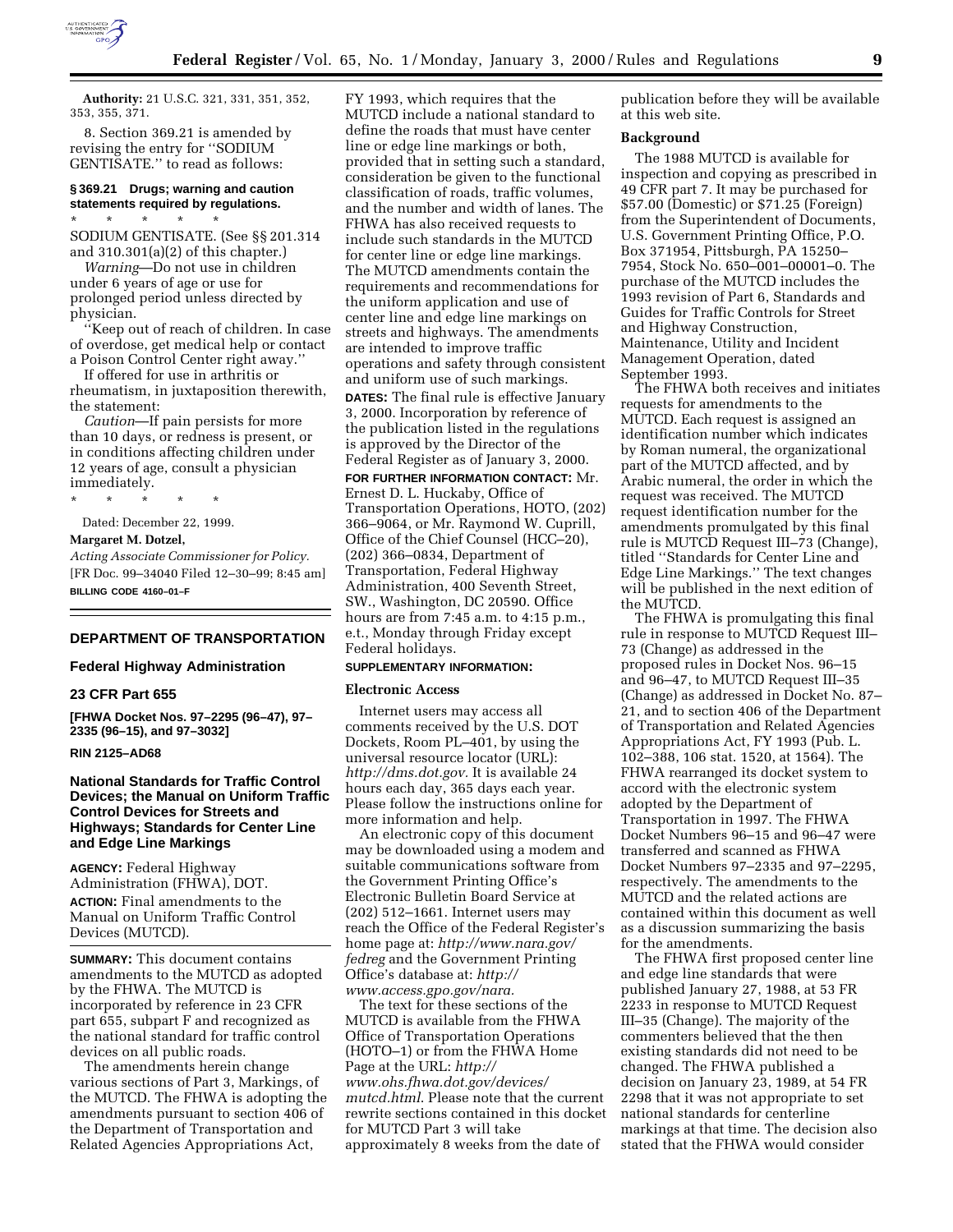alternative actions to better determine standards that are responsive to the motorists needs and to the concerns expressed in the docket comments.

This document contains the disposition of proposed standards for the 1988 MUTCD as published on August 2, 1996, at 61 FR 40484. It also discusses the disposition of an alternative proposed standard subsequently published on January 6, 1997, at 62 FR 691 as part of the proposed future edition of the MUTCD.

In developing these amendments to the 1988 MUTCD, the FHWA has reviewed the comments received in response to the FHWA dockets and other information related to the MUTCD and the proposals.

#### *Definitions*

For the purposes of this standard, the following terms shall be defined by the road jurisdiction in accordance with MUTCD Section 1A–9, Definitions of Words and Phrases. The FHWA is considering, through a series of proposed rules, the addition of such terms and definitions in a future edition of the MUTCD. The proposed definitions of ''arterial highway,'' ''collector highway,'' and ''traveled way'' were contained in a proposed rule published at 62 FR 64324 on December 5, 1997, in FHWA Docket 97–3032. The other terms may be included in future proposed rulemaking for the future edition of the MUTCD based on need and public requests.

The following definitions should be used for the terms contained in the proposed rule and this final rule:

*Roadway* shall mean that portion of a highway improved, designed or ordinarily used for vehicular travel, exclusive of the sidewalk, berm or shoulder even though such sidewalk, berm or shoulder is used by persons riding bicycles or other human powered vehicles. In the event a highway includes two or more separate roadways, the term ''roadway'' as used herein shall refer to any such ''roadway'' separately but not to all such roadways collectively. Roadway includes parking lanes.

*Traveled way* shall mean that portion of the roadway excluding the parking lanes.

*Collector highway* shall mean a general term denoting a highway which in rural areas connects small towns and local highways to arterial highways, and in urban areas provides land access and traffic circulation within residential, commercial and business areas and connects local highways to the arterial highways. This highway may be

designated as part of a collector highway system.

*Arterial highway* shall mean a general term denoting a highway primarily used by through traffic, usually on a continuous route or a highway designated as part of an arterial highway system.

### *Amendments to the MUTCD*

The FHWA replaces the fifth paragraph of section 3B–1 of the 1988 version of the MUTCD with the following:

Center line markings shall be placed on paved, 2-way traveled ways on streets and highways having one or more of the following characteristics:

1. Urban and rural arterials and collectors with traveled ways 6 meters (20 feet) or more in width with an ADT of 6000 or greater.

2. Urban and rural traveled ways with 3 lanes or greater.

Center line markings should be placed on paved, 2-way traveled ways on streets and highways having the following characteristics:

1. Urban arterials and collectors with traveled ways 6 meters (20 feet) or more in width with an ADT of 4000 or greater.

2. Rural arterials and collectors with traveled ways 5.4 meters (18 feet) or more in width with an ADT of 3000 or greater.

Center line markings may be placed on other 2-way traveled ways on any street and highway.

On traveled ways less than 4.8 meters (16 feet) wide, an engineering study should be used in determining whether to place center line markings on traveled ways due to traffic encroaching on the pavement edges, due to traffic being affected by parked vehicles, and due to traffic encroachment into the lane of opposing traffic where edge line markings are used.

The FHWA replaces the second paragraph of section 3B–6 of the 1988 version of the MUTCD with the following:

Edge line markings shall be white, except they shall be yellow for the left edge in the direction of travel of the traveled ways of a divided or one way street or highway.

Edge line markings shall be placed for paved traveled ways on streets and highways with the following characteristics:

1. Freeways,

2. Expressways, and

3. Rural arterials with traveled ways 6 meters (20 feet) or more in width with an ADT of 6000 or greater.

Edge line markings should be placed on paved travel ways for streets and

highways with the following characteristics:

1. Rural collectors with traveled ways 6 meters (20 feet) or more in width.

2. Other paved streets and highways where engineering study indicates a need.

Edge line markings may be placed on the traveled way on any other street or highway with or without center line markings.

Edge line markings may be excluded based on engineering judgment where the travel way edges are delineated by curbs or other markings.

### *Compliance Date*

Since the changed standards and guidelines for lane markings may impose some additional costs to State and local jurisdictions, the FHWA is establishing a compliance date for the installation of new markings. The compliance date is 3 years after the effective date of this final rule or when pavement lane markings are replaced within an established pavement marking program, or when the highway is resurfaced or reconstructed, whichever date is earlier. This will allow the replacement of the pavement lane markings after the normal service life of the markings.

### *Discussion of Amendment*

The FHWA believes that these new standards will effectively and practically enhance highway safety and traffic operations by requiring and recommending the minimum use of center line and edge line markings throughout the nation for specific classes of streets and highways as defined by the standards. The typical road user's expectancies can be met through a nationally uniform and consistent application of these markings for warning, guidance, and delineation purposes in accordance with these standards.

The standards require the use of these markings for paved traveled ways of streets and highways with the highest traffic volumes and design standards in the nation. The standards also contain recommendations and information to support nationally uniform placing of markings on other roads.

Based on the information submitted to the FHWA, the FHWA believes that most of the required and recommended markings in accordance with these standards are currently in place. Generally, the markings have been provided by most jurisdictions as a result of good engineering practices, and in some cases, as a result of their own regulations and policies.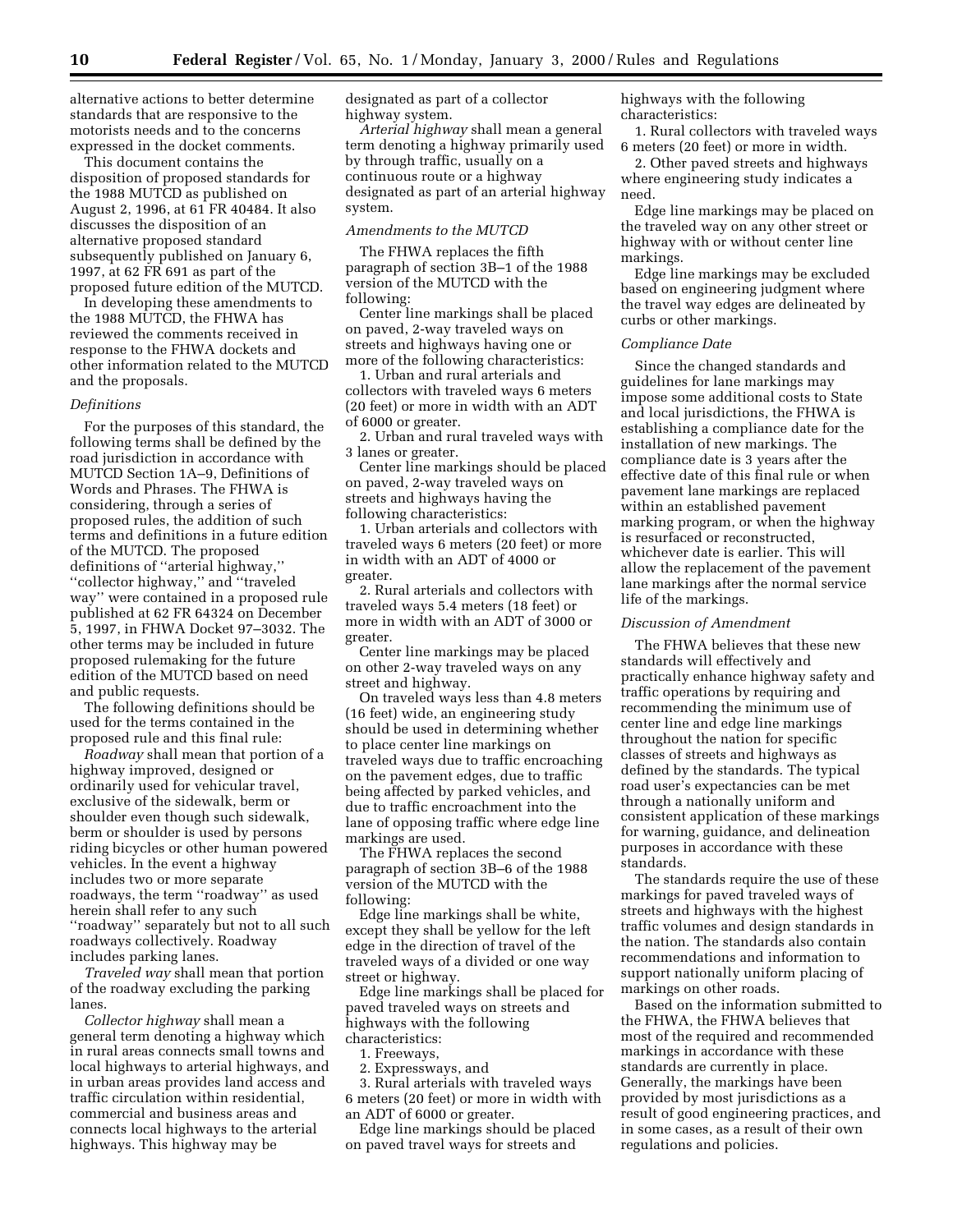The new standards will help assure that all road jurisdictions provide at least the required minimum markings when applicable. This change will require some, mostly local, jurisdictions to provide the markings on some roads for the first time. The FHWA estimates that the additional costs nationwide to meet the new minimum requirements could total approximately \$10 million to \$20 million per year. Additional costs may be incurred at a jurisdiction's discretion if they place markings in accordance with the FHWA recommendations and information for markings. These costs, in most cases, are eligible for Federal or Federal-aid funding.

As discussed in the proposed rule, the FHWA initially proposed standards for which road locations would require a center line in FHWA Docket No. 87–21 in response to MUTCD Request III–35 (Change), ''Warrants for Center Line Pavement Markings.'' The FHWA terminated that docket on January 23, 1989, at 54 FR 2998 without change to the MUTCD and stated that it would consider alternative actions necessary to better determine standards responsive to the motorists' needs and to the concerns expressed in the docket comments. As a result, and pursuant to section 406 of the Department of Transportation and Related Agencies Appropriations Act, FY 1993, and other requests, the FHWA initiated MUTCD Request III–73 (Change), ''Standards for Center Line and Edge Line Markings.''

In response to this request, the FHWA published in Docket 96–15 on August 2, 1996, at 61 FR 40484, the proposed changes for the 1988 MUTCD.

In general, the public comments received for this docket indicated that the proposed standards would be too extensive in the number of additional roads required to be marked and in the associated costs.

Many commenters for this docket indicated that a proposed standard submitted by the National Committee on Uniform Traffic Control Devices (NCUTCD) and published with the proposed rule would reasonably fulfill the road user needs for markings while economically standardizing the current and proven marking practices of most road jurisdictions.

Subsequently, in Docket No. 96–47 on January 6, 1997, at 62 FR 691, the FHWA published proposed marking standards for a future edition of the MUTCD and included for public comment a different proposed standard that was similar to the proposed standard submitted by the NCUTCD in Docket 96-15. Therefore, in developing this final rule, the FHWA assessed

public comments on the two differing proposed standards contained in Dockets 96–15 and 96–47.

An analysis of Docket 96–15 reveals that over half of the comments were opposed to the proposed amendment. In general, the comments stated that the warrants were too restrictive and/or too expensive. A similar analysis of Docket 96–47 reveals that less than ten percent of the comments stated that the warrants were too restrictive and/or too expensive.

This final rule promulgates marking standards that improve the safety of road users, while being responsive to the public comments submitted to the dockets. The proposed amendment was changed by adjusting the values for traveled way width and Average Daily Traffic (ADT) that is responsive to the public comments submitted to the dockets while still enhancing highway safety, traffic operations, and considering the costs to local jurisdictions.

This final rule also fulfills the requirements of section 406 of the Department of Transportation and Related Agencies Appropriations Act, FY 1993. The FHWA considers the number and width of lanes criteria required by section 406 to be satisfied by use of the traveled way width criteria in the standard because of the interrelations of these criteria as contained in road design standards used by most jurisdictions and referenced in the MUTCD.

For the proposed standard published August 2, 1996, in Docket No. 96–15, the 103 commenters submitted responses to the docket including 10 States, 32 counties, 46 municipalities, 6 consultants, 6 local government groups, 2 individuals, and 1 transportation group. Six commenters supported the entire proposed standard. The main issues and concerns discussed by most commenters who opposed the proposed standards included the establishing of required standards in lieu of recommended standards, the potential of additional costs, the need to clearly define the criteria, and the potential traffic and safety impacts. The FHWA believes that the various modifications to the proposed standards in preparing the standards herein adequately address and resolve the majority of commenter objections to the standards. The FHWA also believes that the final rule will enhance safety for highway users.

Many commenters opposed establishing the mandatory requirements within the MUTCD for the markings placement standards and preferred the use of recommendations. The primary reasons included reduction

in a road jurisdiction's engineering judgment and their potential increases in liability in determining where limited markings resources should be best applied based on traffic and safety needs. Many were concerned that the requirements did not allow for engineering judgment when safety, traffic and resource considerations may determine the special needs for markings.

The final rule was modified to allow adjustments when an engineering study indicates the markings would cause potential safety hazards. Twenty-six commenters were concerned about the potential liability to the highway jurisdictions if some markings do not continuously meet the proposed new requirements. Another liability concern was the limited available engineering judgment for adjusting resources that may be inadequate to provide for the required as well as additionally critical marking needs.

The FHWA modified the criteria values to reduce the number of roads requiring markings, and to provide for more engineering judgment based on the State and local safety and traffic needs while still improving safety. The FHWA also addressed these concerns by adding a provision which allows engineering studies and engineering judgment to determine the marking requirements for safety issues. The FHWA believes that the minimum national requirements for the markings are needed pursuit to the requirements in section 406 and to help improve the uniform application of the markings on a national basis for the roads which can have the most substantial impacts on safety and traffic operations.

Many commenters were concerned about the potential additional costs, mostly for the local jurisdictions, associated with installing and maintaining the required markings, especially where no or minimal markings are currently in place. Most States currently provide the markings which would be required by the rule, but local jurisdictions vary in compliance. Originally, the FHWA estimated that the proposed requirements could have increased the marking costs nationwide by approximately \$50 million to \$100 million.

Twenty commenters indicated acceptance of the National Committee on Uniform Traffic Control Devices (NCUTCD) proposed standards which would reduce the number of roads requiring the markings and, therefore, reduce the required costs. The FHWA modified the requirements to reflect the NCUTCD criteria and added provisions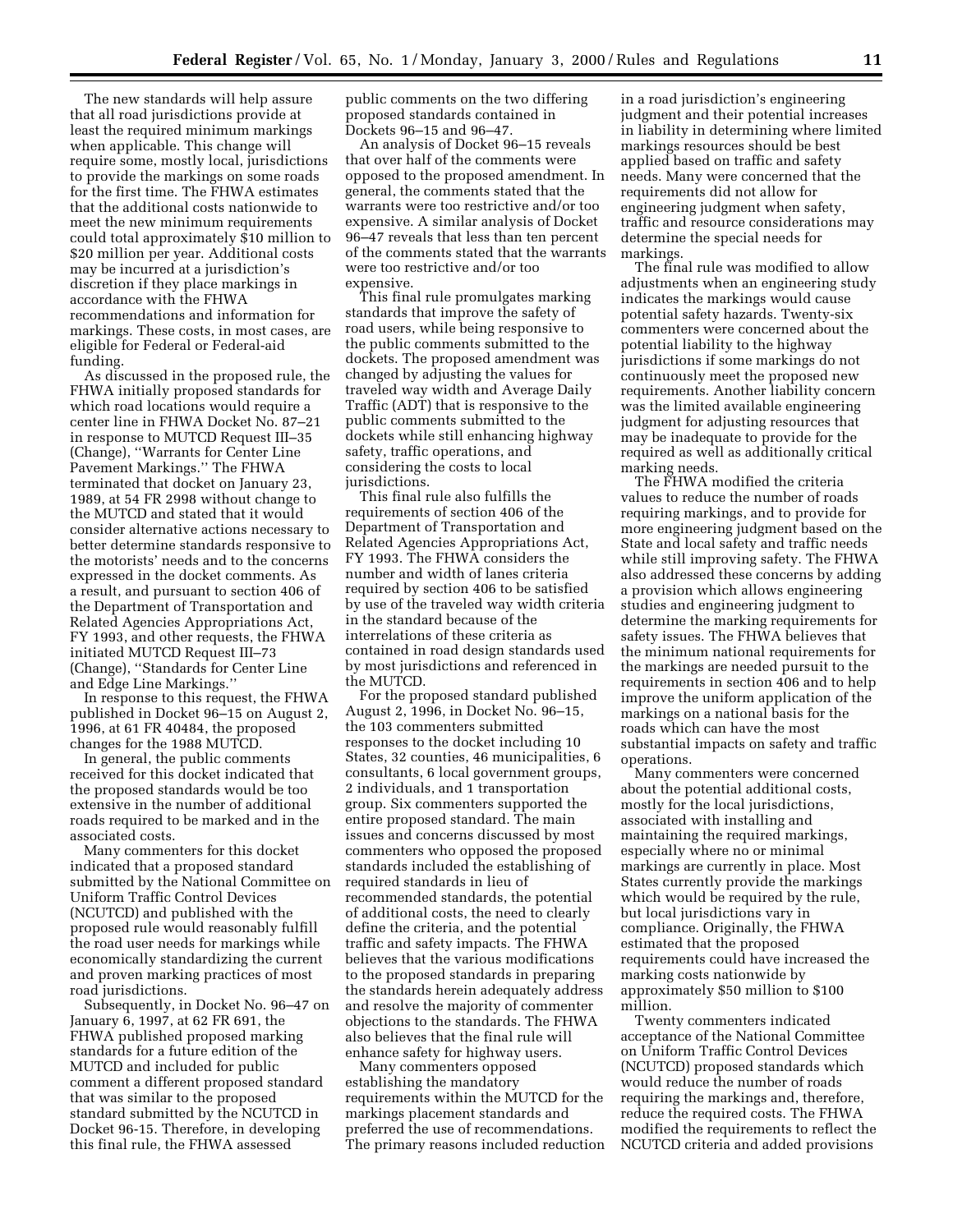for increased engineering judgment in marking placement. The FHWA believes that these modifications will still improve the overall safety of the Nation's highways while mitigating the potential increased costs to State and local jurisdictions.

Some commenters were concerned with the cost of surveying the roads to determine where the markings would be required in each jurisdiction. The FHWA believes that jurisdictions should be aware of the ADT's and widths of the major roadways now specified in the standards and that the ADT's are an estimate that can be performed at a jurisdiction's judgment. Based on the traveled way widths and ADT's in this final rule the estimated costs are significantly reduced. The FHWA now estimates that the additional total cost nationwide to meet the new minimum requirements may total only \$10 million to \$20 million per year. These costs, in most cases, are eligible for Federal or Federal-aid funding at the jurisdictions' judgment and, therefore, these standards would not constitute an unfunded Federal mandate as mentioned by some commenters.

Many commenters requested the addition of definitions to help define the limits of the standards. Several commenters requested the definitions for the terms ''arterial,'' ''collector,'' ''urban,'' ''rural,'' and ''paved'' roads as contained in the standards. The terms may be defined by the road jurisdiction in accordance with MUTCD section 1A– 9 until they are defined in the MUTCD. The FHWA is presently developing a notice of proposed rulemaking that will include these definitions.

The FHWA is currently considering, through a series of proposed rules, the addition of definitions for such terms in the future version of the MUTCD. The proposed definitions for the terms ''arterial highway,'' ''collector highway,'' and ''traveled way'' were published December 5, 1997, in Docket No. 97–3032 for potential inclusion in the future edition of the MUTCD. The other terms may be included in future proposed rules for the future edition of the MUTCD based on need and public requests. Example definitions which may be used for the terms in the marking standard contained herein are discussed in the ''Definitions'' section of this rulemaking.

One State commented that the terms ''urban'' and ''rural'' should not be defined in the MUTCD because various jurisdictions adequately, but differently, define these terms by statute, ordinance, or other regulation for the purposes of the marking standards. This final rule

does not define ''rural'' and ''urban,'' but the terms are being defined as part of the MUTCD update.

Approximately fifty percent of the commenters recommended changing the criteria and/or their values within the marking standards. Approximately twenty five percent of the commenters regarding the center line criteria and twenty percent regarding the edge lines criteria proposed changing one or more of the proposed criteria for the average daily traffic (ADT) or the road width. The main reason for changing the criteria was to reduce costs and allow more engineering judgment. Thirty-five percent of the commenters recommended other types of criteria for marking installations, such as, engineering judgment, parking, curbs, speed, crash history, and pavement surface. These values may be added by the jurisdictions, but the FHWA believes the standards provide adequate and safety marking criteria based on the majority of public comments and studies. The FHWA modified the criteria values to reduce the number of roads that require the markings and added provisions for increased engineering judgment in marking placement.

The FHWA also changed the basis of the marking standard to use ''traveled way,'' as used in the NCUTCD and American Traffic Safety Services Association (ATSSA) proposals rather than ''roadway'' to eliminate the parking lanes from the width criteria issues discussed by many commenters in the width criteria. The FHWA chose to use ''traveled way'' instead of ''roadway'' because the AASHTO definition of ''roadway'' includes the shoulder, whereas the MUTCD definition does not.

Commenters also submitted several safety concerns related to the proposed requirements. Commenters indicated that using the term ''roadway'' rather than ''traveled way'' which was recommended in the NCUTCD and ATSSA proposed standards would necessitate the use of larger width criteria values to avoid potential unsafe traffic conflicts with vehicles in the parking lanes. The FHWA modified the requirements by basing the standards on traveled way width, which does not include the parking lanes, in place of roadway width.

The FHWA also added an engineering judgment provision which determines marking requirements for safety concerns, such as, the parking conflicts. Fifteen commenters indicated that the markings of some lower volume roads, such as, in residential areas, may cause increased speeds or additional traffic on

these roads which could potentially reduce safety. They indicated that road users typically would expect and interpret the markings to indicate a major road and that residents typically resist such markings on their roads. Other commenters indicated that the types of crashes which occur at some locations, especially in municipalities, are not related to and would not be reduced by placing the markings.

The FHWA added a provision to allow engineering judgment for safety reasons which will assist jurisdictions in providing markings which improve safety. The FHWA also modified the proposed rule by increasing the traffic volume criteria values for roads requiring center lines to allow more engineering judgment on a larger number of lower volume roads.

The FHWA subsequently published a separate NPA on January 6, 1997, in FHWA Docket No. 97–47 including entire Part 3, Markings, for a proposed future version of the MUTCD. Based on the previous comments to Docket No. 96–15, the FHWA proposed alternative proposed standards, called Warrants, for center line and edge line markings that were similar to the proposed standards submitted by the NCUTCD for Docket No. 96–15.

Of the 32 commenters responding to the proposed Part 3, sixteen commenters discussed the alternative proposed standards for center line and edge line markings warrants. The commenters' main issues were similar to those submitted for Docket No. 96–15. Three commenters recommended the use of guidance rather than requirements. Four State DOT commenters discussed concern regarding additional cost and abilities of local jurisdictions to place and maintain additional required markings. Two commenters were concerned about the safe passing of parked vehicles when center line is in place on narrow roadways. Five commenters requested definitions for such terms as "arterial," "collector," ''urban,'' ''rural,'' ''paved,'' and ''refuge'' contained in the proposed standards. Five commenters discussed the criteria and criteria values, including one State DOT, that indicated that the local jurisdictions would meet the proposed standards. The issues raised by commenters in this docket were similar to issues submitted by commenters and appropriately addressed by FHWA as discussed above for Docket No. 96–15.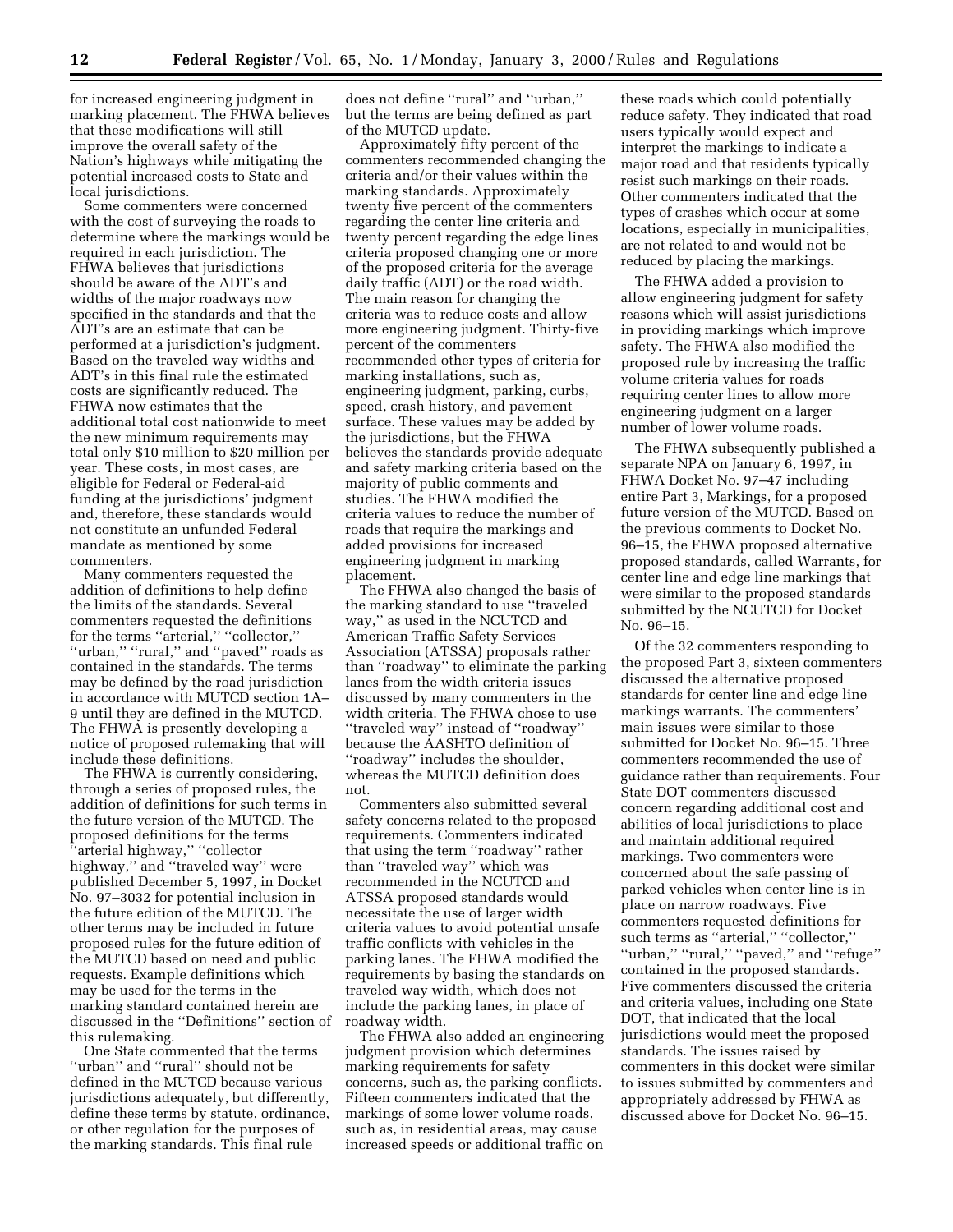### **Rulemaking Analyses and Notices**

## **Executive Order 12866 (Regulatory Planning and Review) and Dot Regulatory Policies and Procedures**

The FHWA has determined that this action is not a significant regulatory action within the meaning of Executive Order 12866 or significant within the meaning of Department of Transportation regulatory policies and procedures. It is anticipated that the economic impact of this rulemaking would be minimal. Based on the information submitted to the FHWA, the FHWA has concluded that most of the required marking and much of the recommended markings in accordance with these standards are currently in place as a result of common engineering practices and, in some cases, State and local jurisdiction regulations and policies. The new standards will help assure that all road jurisdictions provide at least the required minimum markings when applicable. This change will require some, mostly local, jurisdictions, to provide the markings on some roads for the first time. The FHWA estimates that the additional costs nationwide to meet the new minimum requirements could total approximately \$10 million to \$20 million per year. This is based on an average of 1000 to 2000 local jurisdictions needing some additional markings at an average cost of \$20,000 per jurisdiction for markings with an average life cycle of 2 years. Additional costs may be incurred at a jurisdiction's judgment if they place markings in accordance with the FHWA recommendations for markings. These costs, in most cases, are eligible for Federal or Federal-aid funding at the jurisdictions' judgment. Therefore, a full regulatory evaluation is not required.

### **Regulatory Flexibility Act**

In compliance with the Regulatory Flexibility Act (5 U.S.C. 601–612), the FHWA has evaluated the effects of this action on small entities, including small governments. This final rule may require the installation of some additional center line and edge line markings on roads in various jurisdictions. The FHWA estimates that the additional costs nationwide to meet the new minimum requirements could total approximately \$10 million to \$20 million per year. This is based on an average of 1000 to 2000 local jurisdictions needing some additional markings at an average cost of \$20,000 per jurisdiction for markings with an average life cycle of 2 years. These costs, in most cases, are eligible for Federal or Federal-aid funding at the jurisdictions'

judgment. Based on this evaluation, the FHWA hereby certifies that this action would not have a significant economic impact on a substantial number of small entities.

### **Executive Order 13132 (Federalism)**

This action has been analyzed in accordance with the principles and criteria contained in Executive Order 13132 dated August 4, 1999, and it has been determined that this action does not have a substantial direct effect or sufficient federalism implications on States that would limit the policymaking discretion of the States. Nothing in this document directly preempts any State law or regulation.

The MUTCD is incorporated by reference in 23 CFR part 655, subpart F, which requires that changes to the national standards issued by the FHWA shall be adopted by the States or other Federal agencies within two years of issuance. These amendments are in keeping with the Secretary of Transportation's authority under 23 U.S.C. 109(d), 315, and 402(a) to promulgate uniform guidelines to promote the safe and efficient use of the highway. To the extent that these amendments override any existing State requirements regarding traffic control devices, they do so in the interests of national uniformity.

# **Unfunded Mandates Reform Act of 1995**

This rule does no impose a Federal mandate resulting in the expenditure by State, local, and tribal governments, in the aggregate, or by the private sector, of \$100 million or more in any one year. (2 U.S.C. 1531 *et seq.*).

## **Executive Order 12988 (Civil Justice reform)**

This action meets applicable standards in sections 3(a) and 3(b)(2) of Executive Order 12988, civil Justice Reform, minimize litigation, eliminate ambiguity, and reduce burden.

## **Executive Order 13045 (Protection of Children)**

We have analyzed this action under Executive Order 13045, Protection of Children from Environmental Health Risks and Safety Risks. This rule is not an economically significant rule and does not concern an environmental risk to health or safety that may disproportionately affect children.

# **Executive Order 12630 (Taking of Property)**

This rule will not effect a taking of private property or otherwise have taking implications under Executive

Order 12630, Governmental Actions and Interference with Constitutionally Protected Property Rights

# **Executive Order 12372 (Intergovernmental Review)**

Catalog of Federal Domestic Assistance Program Number 20.205, Highway Planning and Construction. The regulations implementing Executive Order 12372 regarding intergovernmental consultation on Federal programs and activities apply to this program.

### **Paperwork Reduction Act**

This action does not contain a collection of information requirement for purposes of the Paperwork Reduction Act of 1995, 44 U.S.C. 3501– 3520.

### **National Environmental Policy Act**

The agency has analyzed this action for the purpose of the National Environmental Policy Act of 1969 (42 U.S.C. 4321 *et seq.*) and has determined that this action would not have any effect on the quality of the environment.

#### **Regulation Identification Number**

A regulation identification number (RIN) is assigned to each regulatory action listed in the Unified Agenda of Federal Regulations. The Regulatory Information Service Center publishes the Unified Agenda in April and October of each year. The RIN contained in the heading of this document can be used to cross reference this action with the Unified Agenda.

### **List of Subjects in 23 CFR Part 655**

Design standards, Grant programs transportation, Highways and roads, Incorporation by reference, Signs, and Traffic regulations.

The FHWA hereby amends chapter I of title 23, Code of Federal Regulations, part 655 as set forth below.

### **PART 655—TRAFFIC OPERATIONS**

1. The authority citation for part 655 continues to read as follows:

**Authority:** 23 U.S.C. 109(d), 114(a), 315, and 402(a); and 49 CFR 1.48(b).

# **Subpart F—Traffic Control Devices on Federal-Aid and Other Streets and Highways**

2. Revise § 655.601(a) to read as follows:

## **§ 655.601 Purpose.**

\* \* \* \* \* (a) Manual on Uniform Traffic Control Devices for Streets and Highways (MUTCD), FHWA, 1988, including